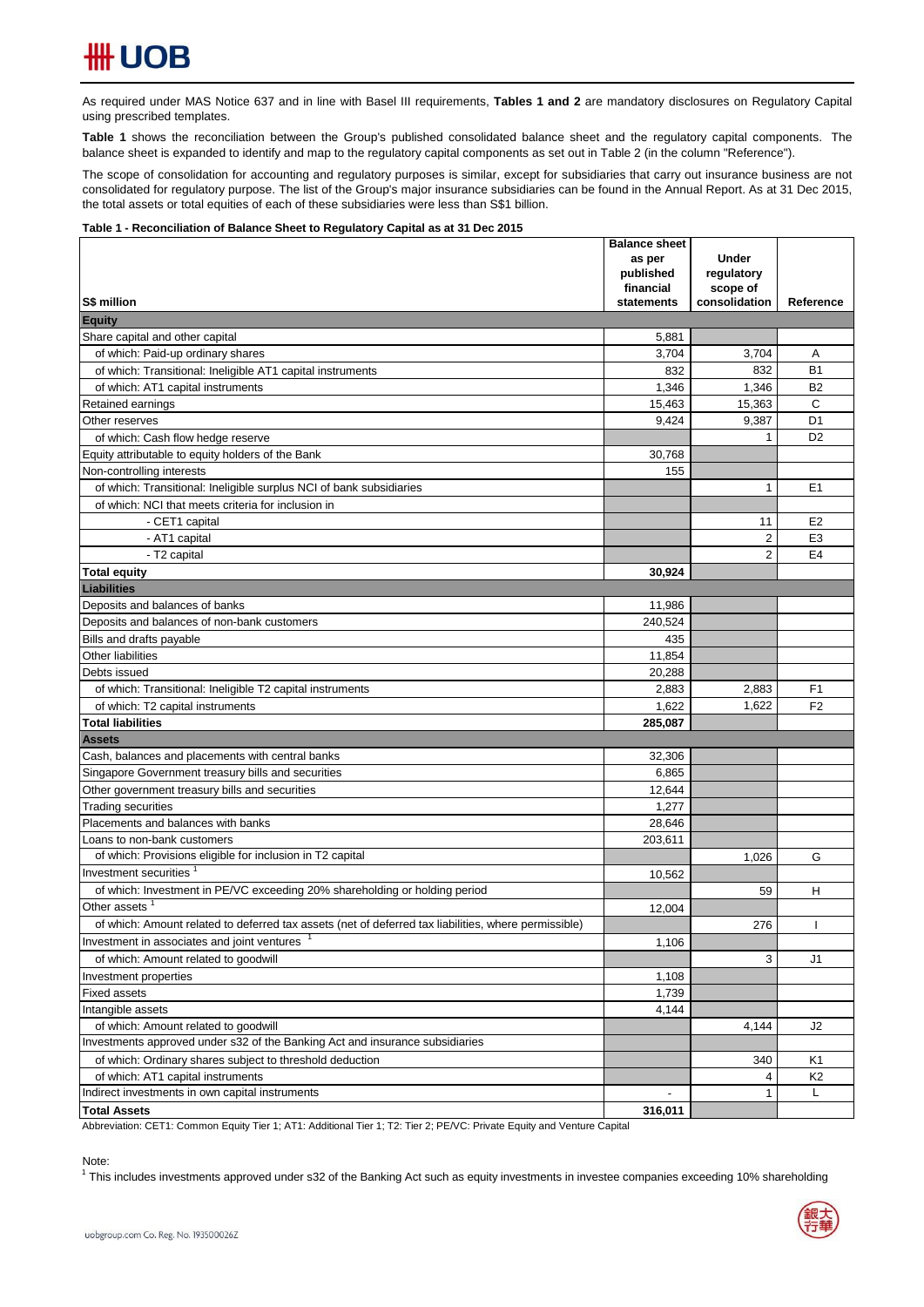# **HH UOB**

Table 2 lists the regulatory capital components and the corresponding regulatory adjustments. The columns: (a) 'Amount' refers to components of capital calculated in accordance with MAS Notice 637, effective 1 Jan 2013, (b) '**Amount subject to Pre-Basel III Treatment**' refers to components of capital that are on transitional arrangement, otherwise would be fully applied towards the relevant tier of capital, and (c) '**Source**' provides link to Table 1 by way of alphabetic / alphanumeric references, and cross-reference within the table by way of row number. Regulatory adjustments that are deducted against capital are reflected as positive numbers. Amounts less than \$500,000 in absolute terms are shown as "0".

### **Table 2 - Capital Components as at 31 Dec 2015**

|                         |                                                                                                                |                          | <b>Amount</b><br>subject to |                  |
|-------------------------|----------------------------------------------------------------------------------------------------------------|--------------------------|-----------------------------|------------------|
|                         |                                                                                                                |                          | Pre-Basel III               |                  |
|                         | S\$ million                                                                                                    | Amount                   | <b>Treatment</b>            | Source           |
|                         | Common Equity Tier 1 capital: instruments and reserves                                                         |                          |                             |                  |
| $\vert$ 1               | Paid-up ordinary shares and share premium (if applicable)                                                      | 3,704                    |                             | Α                |
| $\overline{2}$          | Retained earnings                                                                                              | 15,363                   |                             | С                |
| $3^{\sharp}$            | Accumulated other comprehensive income and other disclosed reserves                                            | 9,387                    |                             | D <sub>1</sub>   |
| $\overline{\mathbf{4}}$ | Directly issued capital subject to phase out from CET1                                                         |                          |                             |                  |
|                         | (only applicable to non-joint stock companies)                                                                 |                          |                             |                  |
| 5                       | Minority interest that meets criteria for inclusion                                                            | 12                       | (1)                         | $E1 + E2, -E1$   |
| $6\phantom{.}6$         | Common Equity Tier 1 capital before regulatory adjustments                                                     | 28,466                   |                             |                  |
|                         | Common Equity Tier 1 capital: regulatory adjustments                                                           |                          |                             |                  |
| $\overline{7}$          | Valuation adjustment pursuant to Part VIII of MAS Notice 637                                                   | $\blacksquare$           |                             |                  |
| $\bf{8}$                | Goodwill, net of associated deferred tax liability                                                             | 1,659                    | 2,488                       | $J1+J2$          |
| $9^{\sharp}$            | Intangible assets, net of associated deferred tax liability                                                    |                          | $\overline{\phantom{a}}$    |                  |
| $10^{#}$                | Deferred tax assets that rely on future profitability                                                          | 110                      | 165                         |                  |
| 11                      | Cash flow hedge reserve                                                                                        | 0                        | 1                           | D <sub>2</sub>   |
| 12                      | Shortfall of TEP relative to EL under IRBA                                                                     |                          |                             |                  |
| 13                      | Increase in equity capital resulting from securitisation transactions                                          |                          |                             |                  |
| 14                      | Unrealised fair value gains/losses on financial liabilities and derivative liabilities                         |                          |                             |                  |
|                         | arising from changes in own credit risk                                                                        |                          |                             |                  |
| 15                      | Defined benefit pension fund assets, net of associated deferred tax liability                                  |                          |                             |                  |
| 16                      | Investments in own shares                                                                                      | $\mathbf{1}$             |                             | L                |
| 17                      | Reciprocal cross-holdings in ordinary shares of financial institutions                                         |                          |                             |                  |
| 18                      | Capital investments in ordinary shares of unconsolidated financial institutions                                |                          |                             |                  |
|                         | in which Reporting Bank does not hold a major stake                                                            |                          |                             |                  |
| $19^{#}$                | Investments in ordinary shares of unconsolidated major stake companies                                         | 136                      | 204                         | K <sub>1</sub>   |
|                         | approved under s32 of Banking Act (including insurance subsidiaries)                                           |                          |                             |                  |
|                         | (amount above 10% threshold)                                                                                   |                          |                             |                  |
| $20^{#}$                | Mortgage servicing rights (amount above 10% threshold)                                                         |                          |                             |                  |
| 21 <sup>#</sup>         | Deferred tax assets arising from temporary differences                                                         |                          |                             |                  |
|                         | (amount above 10% threshold, net of related tax liability)                                                     |                          |                             |                  |
| 22                      | Amount exceeding the 15% threshold                                                                             |                          |                             |                  |
| $23^{#}$                | of which: investments in ordinary shares of unconsolidated major stake companies                               |                          |                             |                  |
|                         | approved under s32 of Banking Act (including insurance subsidiaries)                                           |                          |                             |                  |
| $24^{#}$                | of which: mortgage servicing rights                                                                            | $\overline{\phantom{a}}$ |                             |                  |
| $25^{\rm #}$            | of which: deferred tax assets arising from temporary differences                                               | 24                       |                             |                  |
| 26<br>26A               | National specific regulatory adjustments<br>PE/VC investments in the form of ordinary shares, in excess of 20% | 23                       | 35                          | н                |
|                         | of such capital investments                                                                                    |                          |                             |                  |
| 26B                     | PE/VC investments held beyond the relevant holding periods set out in MAS Notice 630                           | 1                        | 1                           | н                |
| 26C                     | Capital deficits in subsidiaries and associates that are regulated financial institutions                      |                          |                             |                  |
|                         | 26D Any other items which the Authority may specify                                                            |                          |                             |                  |
| 27                      | Regulatory adjustments applied in calculation of CET1 Capital due to insufficient                              | 518                      |                             | shortfall of row |
|                         | AT1 Capital to satisfy required deductions                                                                     |                          |                             | 36 over row 43   |
| 28                      | Total regulatory adjustments to CET1 Capital                                                                   | 2,448                    |                             |                  |
| 29                      | <b>Common Equity Tier 1 capital (CET1)</b>                                                                     | 26,018                   |                             |                  |
|                         | <b>Additional Tier 1 capital: instruments</b>                                                                  |                          |                             |                  |
| 30                      | AT1 capital instruments and share premium (if applicable)                                                      | 1,346                    |                             | B <sub>2</sub>   |
| 31                      | of which: classified as equity under the Accounting Standards                                                  | 1,346                    |                             |                  |
| 32                      | of which: classified as liabilities under the Accounting Standards                                             |                          |                             |                  |
| 33                      | Transitional: Ineligible capital instruments (pursuant to paragraphs 6.5.3 and 6.5.4)                          | 832                      |                             | <b>B1</b>        |
| 34                      | AT1 capital instruments issued by fully-consolidated subsidiaries that meet criteria for inclusion             | 2                        |                             | E <sub>3</sub>   |
| 35                      | of which: instruments issued by subsidiaries subject to phase out                                              |                          |                             |                  |
| 36                      | Additional Tier 1 capital before regulatory adjustments                                                        | 2,179                    |                             |                  |
|                         | Additional Tier 1 capital: regulatory adjustments                                                              |                          |                             |                  |
| 37                      | Investments in own AT1 capital instruments                                                                     | 0                        |                             | L                |
| 38                      | Reciprocal cross-holdings in AT1 capital instruments of financial institutions                                 |                          |                             |                  |
| 39                      | Capital investments in AT1 capital instruments of unconsolidated financial institutions                        |                          |                             |                  |
|                         | in which Reporting Bank does not hold a major stake                                                            |                          |                             |                  |

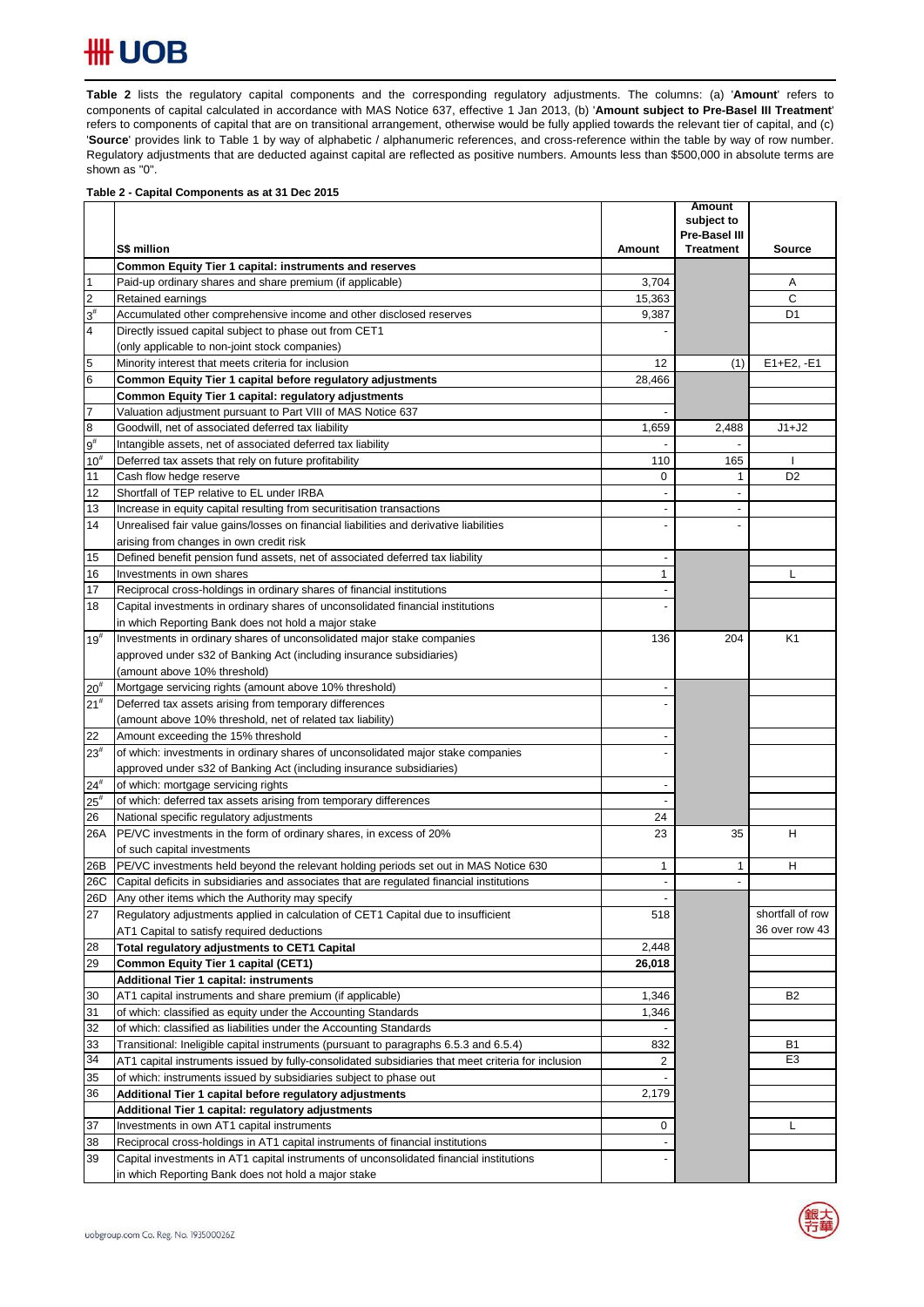

## **Table 2 - Capital Components as at 31 Dec 2015**

|              | S\$ million                                                                                                                                                                         |             | <b>Amount</b><br>subject to<br>Pre-Basel III<br><b>Treatment</b> | <b>Source</b>        |
|--------------|-------------------------------------------------------------------------------------------------------------------------------------------------------------------------------------|-------------|------------------------------------------------------------------|----------------------|
| $40^{#}$     | Investments in AT1 capital instruments of unconsolidated major stake companies                                                                                                      | Amount<br>3 | $\mathbf{1}$                                                     | K <sub>2</sub>       |
|              | approved under s32 of Banking Act (including insurance subsidiaries)                                                                                                                |             |                                                                  |                      |
| 41           | National specific regulatory adjustments                                                                                                                                            | 2,694       |                                                                  |                      |
| 41 A         | PE/VC investments in the form of AT1 capital instruments, in excess of 20%                                                                                                          |             |                                                                  |                      |
|              | of such capital investments                                                                                                                                                         |             |                                                                  |                      |
| 41B          | Any other items which the Authority may specify                                                                                                                                     |             |                                                                  |                      |
|              | 41C Regulatory adjustments applied to AT1 Capital in respect of amounts                                                                                                             | 2,694       |                                                                  |                      |
|              | subject to pre-Basel III treatment                                                                                                                                                  |             |                                                                  |                      |
|              | of which: Goodwill, net of associated deferred tax liability                                                                                                                        | 2,488       |                                                                  | row 8 at 60%         |
|              | of which: Intangible assets, net of associated deferred tax liability                                                                                                               |             |                                                                  |                      |
|              | of which: Deferred tax assets that rely on future profitability                                                                                                                     | 165         |                                                                  | row 10 at 60%        |
|              | of which: Cash flow hedge reserve                                                                                                                                                   | 1           |                                                                  | row 11 at 60%        |
|              | of which: Increase in equity capital resulting from securitisation transactions<br>of which: Unrealised fair value gains/losses on financial liabilities and derivative liabilities |             |                                                                  |                      |
|              | arising from changes in own credit risk                                                                                                                                             |             |                                                                  |                      |
|              | of which: Shortfall of TEP relative to EL under IRBA                                                                                                                                |             |                                                                  |                      |
|              | of which: PE/VC investments in the form of ordinary shares, in excess of 20%                                                                                                        | 6           |                                                                  | row 26A at 10%       |
|              | of such capital investments                                                                                                                                                         |             |                                                                  |                      |
|              | of which: PE/VC investments held beyond the relevant holding periods set out in                                                                                                     | 0           |                                                                  | row 26B at 10%       |
|              | MAS Notice 630                                                                                                                                                                      |             |                                                                  |                      |
|              | of which: Capital deficits in subsidiaries and associates that are regulated financial institutions                                                                                 |             |                                                                  |                      |
|              | of which: Investments in ordinary shares of unconsolidated major stake companies                                                                                                    | 34          |                                                                  | row 19 at 10%        |
|              | approved under s32 of Banking Act (incl insurance subsidiaries)                                                                                                                     |             |                                                                  |                      |
|              | of which: PE/VC investments in the form of Tier 2 capital instruments, in excess of 20%                                                                                             |             |                                                                  |                      |
|              | of such capital investments                                                                                                                                                         |             |                                                                  |                      |
|              | of which: Investments in Tier 2 capital instruments of unconsolidated major stake companies                                                                                         |             |                                                                  |                      |
|              | approved under s32 of Banking Act (incl insurance subsidiaries)                                                                                                                     |             |                                                                  |                      |
| 42           | Regulatory adjustments applied in calculation of AT1 Capital due to                                                                                                                 |             |                                                                  |                      |
|              | insufficient Tier 2 Capital to satisfy required deductions                                                                                                                          |             |                                                                  |                      |
| 43           | Total regulatory adjustments to Additional Tier 1 capital                                                                                                                           | 2,697       |                                                                  |                      |
| 44           | <b>Additional Tier 1 capital (AT1)</b>                                                                                                                                              |             |                                                                  | floored at zero      |
| 45           | Tier 1 capital (T1 = CET1 + AT1)                                                                                                                                                    | 26,018      |                                                                  |                      |
|              | Tier 2 capital: instruments and provisions                                                                                                                                          |             |                                                                  |                      |
| 46           | Tier 2 capital instruments and share premium (if applicable)                                                                                                                        | 1,622       |                                                                  | F <sub>2</sub>       |
| 47<br>48     | Transitional: Ineligible capital instruments (pursuant to paragraphs 6.5.3 and 6.5.4)                                                                                               | 2,883<br>2  |                                                                  | F1<br>E <sub>4</sub> |
| 49           | Tier 2 capital instruments issued by fully-consolidated subsidiaries that meet criteria for inclusion<br>of which: instruments issued by subsidiaries subject to phase out          |             |                                                                  |                      |
| 50           | Provisions                                                                                                                                                                          | 1,026       |                                                                  | G                    |
| 51           | Tier 2 capital before regulatory adjustments                                                                                                                                        | 5,533       |                                                                  |                      |
|              | Tier 2 capital: regulatory adjustments                                                                                                                                              |             |                                                                  |                      |
| 52           | Investments in own Tier 2 instruments                                                                                                                                               |             |                                                                  | L                    |
| 53           | Reciprocal cross-holdings in Tier 2 capital instruments of financial institutions                                                                                                   |             |                                                                  |                      |
| 54           | Capital investments in Tier 2 capital instruments of unconsolidated financial institutions                                                                                          |             |                                                                  |                      |
|              | in which Reporting Bank does not hold a major stake                                                                                                                                 |             |                                                                  |                      |
| $55^{\rm #}$ | Investments in Tier 2 capital instruments of unconsolidated major stake companies                                                                                                   |             |                                                                  |                      |
|              | approved under s32 of Banking Act (including insurance subsidiaries)                                                                                                                |             |                                                                  |                      |
| 56           | National specific regulatory adjustments                                                                                                                                            | 201         |                                                                  |                      |
| 56A          | PE/VC investments in the form of Tier 2 capital instruments, in excess of 20%                                                                                                       |             |                                                                  |                      |
|              | of such capital investments                                                                                                                                                         |             |                                                                  |                      |
| 56B          | Any other items which the Authority may specify                                                                                                                                     |             |                                                                  |                      |
| 56C          | Regulatory adjustments applied to Tier 2 Capital in respect of amounts                                                                                                              | 201         |                                                                  |                      |
|              | subject to pre-Basel III treatment                                                                                                                                                  |             |                                                                  |                      |
|              | of which: Shortfall of TEP relative to EL under IRBA                                                                                                                                |             |                                                                  | row 26A at 50%       |
|              | of which: PE/VC investments in the form of ordinary shares, in excess of 20%<br>of such capital investments                                                                         | 29          |                                                                  |                      |
|              | of which: PE/VC investments held beyond the relevant holding periods set out in                                                                                                     | 1           |                                                                  | row 26B at 50%       |
|              | MAS Notice 630                                                                                                                                                                      |             |                                                                  |                      |
|              | of which: Capital deficits in subsidiaries and associates that are regulated financial institutions                                                                                 |             |                                                                  |                      |
|              | of which: Investments in ordinary shares of unconsolidated major stake companies                                                                                                    | 170         |                                                                  | row 19 at 50%        |
|              | approved under s32 of Banking Act (incl insurance subsidiaries)                                                                                                                     |             |                                                                  |                      |
|              | of which: PE/VC investments in the form of AT1 capital instruments, in excess of 20%                                                                                                |             |                                                                  |                      |
|              | of such capital investments                                                                                                                                                         |             |                                                                  |                      |